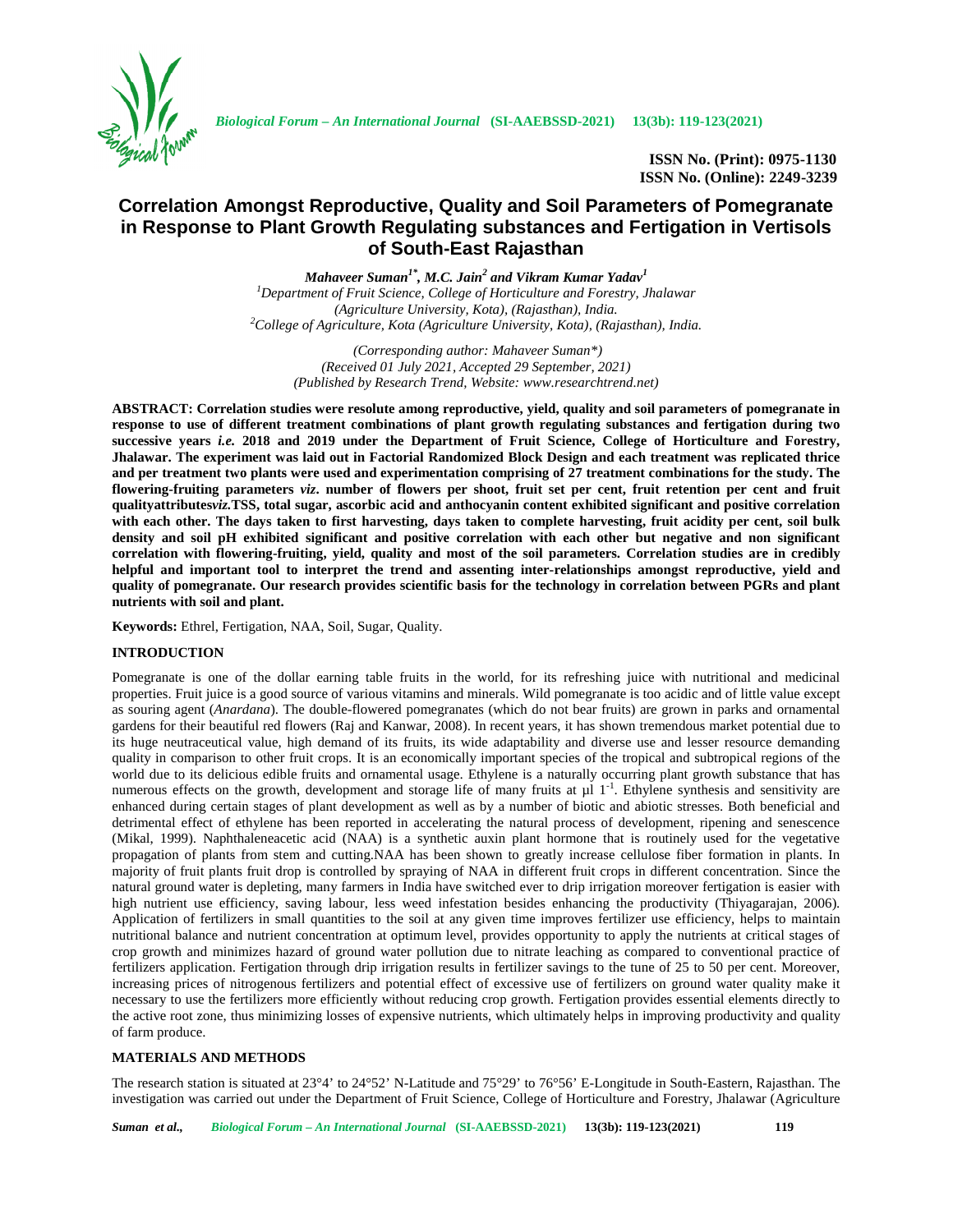University, Kota). The experiment was conducted in pomegranate orchard of Sinduri (Bhagwa) variety under high density planting system  $(3 \text{ m} \times 3 \text{ m})$  at the Krishi Vigyan Kendra, Jhalawar in the near vicinity of the college. The experiment was laid out in Factorial Randomized Block Design and each treatment was replicated thrice and per treatment two plants were used and experimentation comprising of 27 treatment combinations for the study. The treatments consisted of two different plant growth regulators namely NAA and ethrel and fertigation of recommendation dose of fertilizers with three levels of each (NAA 0, 50 and 100 ppm and ethrel 0, 150 and 250 ppm) and fertigation levels (0, 75 and 100 % recommended dose of fertilizers). Spray of plant growth regulators was done @ 2 liter/plant and recommended dose of urea, phosphoric acid and muriate of potash were applied @ 625, 250 and 250 g per plant, respectively (Pareek, 1982). Water soluble fertilizers were applied through drip irrigation system (fertigation). Amount of water soluble fertilizers were determined by calculating amount of nitrogen, phosphorus and potassium in recommended dose. The plant growth regulators were sprayed at pre flowering and post flowering stage and fertigation were applied monthly in four equal split dose from 1 July to 1 October on both years, after recording initial (base) growth and development parameters of plants. The plain distilled water and basal dose of fertilizers were applied on the plants for control. The desired quantities of plant growth regulators and fertilizers were procured from different sources for the purpose of experiment and required quantities of these materials were applied on individual plant. Correlation analysis was done after completion of all plant growth, leaf attributes and fruit quality parameters and subsequently data were analyzed for multiple correlations as suggested by Panse and Sukhatme (1985).

### **RESULT AND DISCUSSION**

*A. Correlation among flowering-fruiting, yield, quality and soil parameters of pomegranate*

The results presented in Table 1 indicated that number of flowers per shoot exhibited significant and positive correlation with fruit set per cent(r = 0.838\*\*), fruit retention per cent(r = 0.873\*\*), TSS(r = 0.794\*\*), total sugar per cent(r = 0.766\*\*), sugar :acid ratio (r = 0.821\*\*), ascorbic acid(r = 0.775\*\*), juice per cent(r = 0.774\*\*), anthocyanin (r = 0.938\*\*),soil EC(r = 0.768\*\*), soil organic carbon (r = 0.750\*\*), soil nitrogen(r = 0.793\*\*), soil phosphorus (r = 0.719\*\*), soil potassium(r = 0.783\*\*),water holding capacity(r = 0.771\*\*) number of fruits per plant(r = 0.899\*\*) and yield per hectare (q)(r = 0.877\*\*). However, number of flowers per shoot exhibited negative and non significant with days taken to first harvesting( $r = -0.817$ ), days taken to complete harvesting(r = -0.814), acidity per cent (r = -0.802), soil pH(r = -0.797) andsoil bulk density (r = -0.501). The attribute fruit set per cent determined significant and positive correlation with number of flowers per shoot ( $r = 0.838**$ ), fruit retention per cent ( $r =$ 0.984\*\*), TSS (r = 0.740\*\*), total sugar per cent (r = 0.738\*\*), sugar :acid ratio (r = 0.756\*\*), ascorbic acid (r = 0.755\*\*), juice per cent (r = 0.806<sup>\*\*</sup>), anthocyanin (r = 0.756<sup>\*\*</sup>), soil EC(r = 0.702<sup>\*\*</sup>), soil organic carbon (r = 0.716<sup>\*\*</sup>), soil nitrogen(r = 0.727<sup>\*\*</sup>), soil phosphorus (r = 0.711<sup>\*\*</sup>), soil potassium(r = 0.753<sup>\*\*</sup>), water holding capacity (r = 0.742<sup>\*\*</sup>) number of fruits per plant( $r = 0.925^{**}$ ) and yield per hectare (q)( $r = 0.861^{**}$ ). Although, fruit set per cent exhibited negative and non significant with days taken to first harvesting (r= -0.827), days taken to complete harvesting(r = -0.782), acidity per cent (r = -0.776), soil pH(r = -0.804) andsoil bulk density $(r = -0.734)$ . The fruit retention per cent exhibited significant and positive correlation with number of flowers per shoot (r = 0.873\*\*), fruit set per cent(r = 0.984\*\*), TSS (r = 0.807\*\*), total sugar per cent(r = 0.800\*\*), sugar :acid ratio (r = 0.819\*\*), ascorbic acid(r = 0.814\*\*), juice per cent (r = 0.854\*\*), anthocyanin (r = 0.792\*\*), soil EC(r = 0.779\*\*), soil organic carbon (r = 0.790\*\*), soil nitrogen(r =  $0.804**$ ), soil phosphorus(r =  $0.786**$ ), soil potassium(r =  $0.825**$ ), water holding capacity( $r = 0.806$ \*\*) number of fruits per plant( $r = 0.962$ \*\*) and yield per hectare (q)( $r = 0.916$ \*\*).Moreover, fruit set per cent exhibited negative and non significant with days taken to first harvesting(r = -0.874), days taken to complete harvesting(r = -0.850), acidity per cent (r = -0.836), soil pH(r = -0.867) andsoil bulk density(r = -0.811). The results of present findings are in conformity with those reported by Meena *et al*., (2020) in guava.

The attribute on days taken to first harvesting showed non-significant and negative correlation with number of flowers per shoot  $(r = -0.817)$ , fruit set per cent(r = -0.827), fruit retention per cent (r = -0.874), TSS(r = -0.959), total sugar per cent(r = -0.962), sugar :acid ratio(r = -0.962), ascorbic acid(r = -0.970), juice per cent(r = -0.983), anthocyanin (r = -0.826), soil EC(r = -0.912), soil organic carbon(r = -0.928), soil nitrogen(r = -0.926), soil phosphorus(r = -0.940), soil potassium(r = -0.954), water holding capacity( $r = -0.955$ ), number of fruits per plant( $r = -0.855$ )and yield per hectare (q)( $r = -0.953$ ), However, days taken to first harvesting exhibited positive and significant with days taken to complete harvesting(r =  $0.980**$ ), acidity per cent (r =  $0.976**$ ), soil pH( $r = 0.973$ \*\*) andsoil bulk density( $r = 0.952$ \*\*). The days taken to complete harvesting exhibited non significant and negative correlation with number of flowers per shoot  $(r = -0.814)$ , fruit set per cent $(r = -0.782)$ , fruit retention per cent  $(r = -0.782)$ 0.850), TSS(r = -0.970), total sugar per cent(r = -0.962), sugar :acid ratio(r = -0.970), ascorbic acid(r = -0.969), juice per cent(r = -0.967), anthocyanin (r = -0.809), soil EC(r = -0.932), soil organic carbon (r = -0.961), soil nitrogen (r = -0.952), soil phosphorus( $r = -0.946$ ), soil potassium( $r = -0.968$ ), water holding capacity( $r = -0.954$ ),number of fruits per plant( $r = -0.858$ )and yield per hectare (q)( $r = -0.962$ )Even, days taken to complete harvesting exhibited positive and significant with days taken to first harvesting(r = 0.980\*\*), acidity per cent (r = 0.973\*\*), soil pH(r = 0.975\*\*) andsoil bulk density(r = 0.965\*\*).

The results presented in Table 1 indicated that TSS exhibited significant and positive correlation with number of flowers per shoot (r = 0.794<sup>\*\*</sup>), fruit set per cent(r = 0.740<sup>\*\*</sup>), fruit retention per cent (r = 0.807<sup>\*\*</sup>), total sugar per cent(r = 0.994<sup>\*\*</sup>), sugar :acid ratio (r = 0.988\*\*), ascorbic acid(r = 0.991\*\*), juice per cent (r = 0.971\*\*), anthocyanin (r = 0.806\*\*), soil EC(r = 0.948\*\*), soil organic carbon (r = 0.930\*\*), soil nitrogen(r = 0.959\*\*), soil phosphorus(r = 0.934\*\*), soil potassium(r = 0.977\*\*), water holding capacity(r = 0.969\*\*), number of fruits per plant(r =  $0.841$ \*\*) and yield per hectare (q)(r =  $0.957$ \*\*). Though, TSS exhibited negative and non significant with days taken to first harvesting ( $r = -0.959$ ), days taken to complete harvesting( $r = -1$ 0.970), acidity per cent ( $r = -0.981$ ), soil pH( $r = -0.958$ ) andsoil bulk density( $r = -0.976$ ). The total sugar revealed significant and positive correlation with number of flowers per shoot ( $r = 0.766$ \*\*), fruit set per cent ( $r = 0.738$ \*\*), fruit retention per cent ( $r = 0.76$ 0.800\*\*), TSS (r = 0.994\*\*), sugar :acid ratio (r = 0.983\*\*), ascorbic acid (r = 0.997\*\*), juice per cent (r = 0.982\*\*), anthocyanin (r =  $0.784**$ ), soil EC (r =  $0.935**$ ), soil organic carbon (r =  $0.923**$ ), soil nitrogen (r =  $0.948**$ ), soil phosphorus  $(r = 0.940^{**})$ , soil potassium  $(r = 0.977^{**})$ , water holding capacity  $(r = 0.974^{**})$ , number of fruits per plant  $(r = 0.83^{**})$  and yield per hectare (q) ( $r = 0.950**$ ). Although, total sugar exhibited negative and non significant with days taken to first harvesting ( $r = -$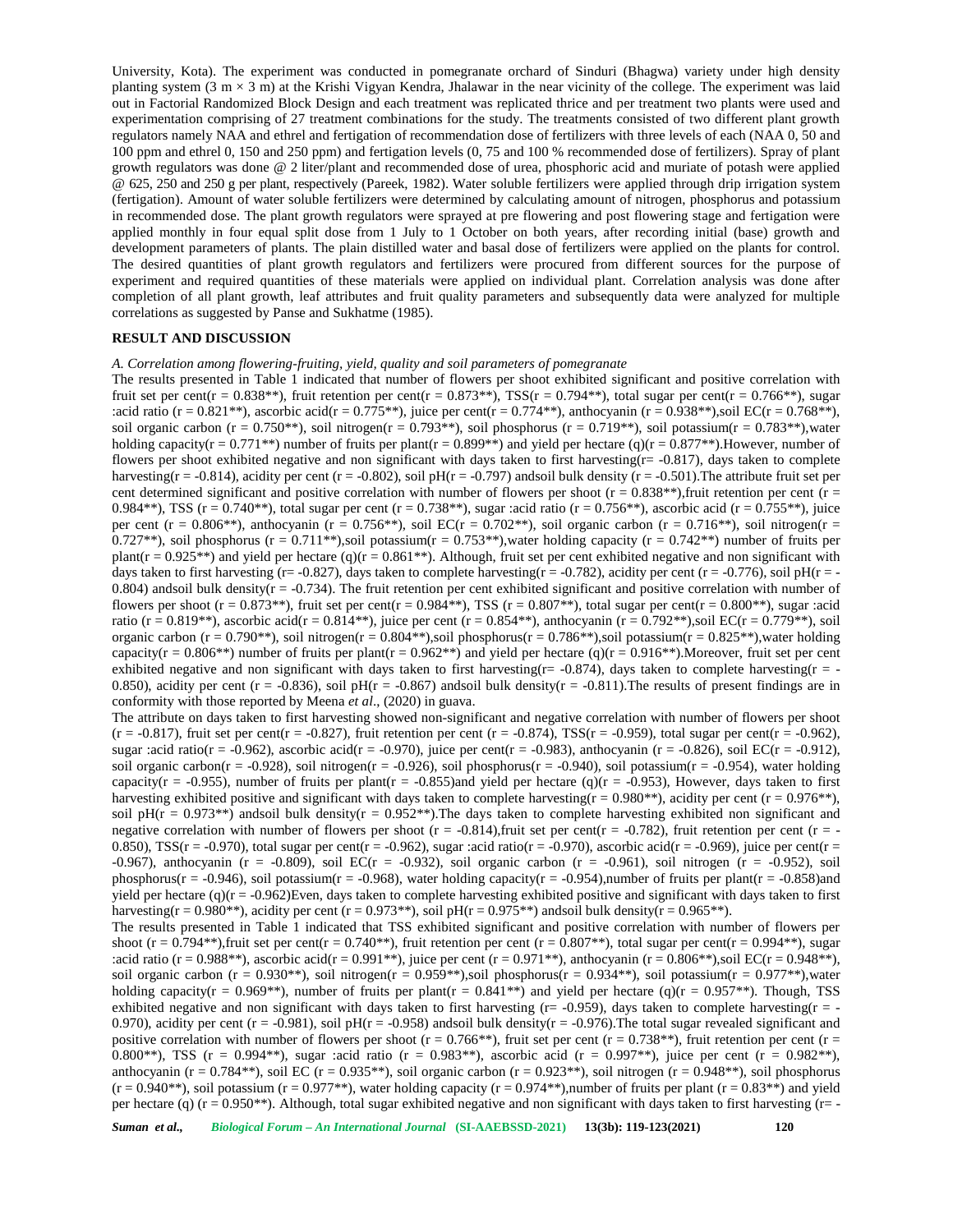0.962), days taken to complete harvesting (r = -0.962), acidity per cent (r = -0.986), soil pH (r = -0.958) and soil bulk density (r =  $-0.977$ ). The acidity in pomegranate showed non-significant and negative correlation with number of flowers per shoot ( $r = -$ 0.802), fruit set per cent( $r = -0.776$ ), fruit retention per cent ( $r = -0.836$ ), TSS( $r = -0.981$ ), total sugar per cent ( $r = -0.986$ ), sugar :acid ratio(r = -0.989), ascorbic acid(r = -0.987), juice per cent(r = -0.982), anthocyanin (r = -0.805), soil EC (r = -0.932), soil organic carbon (r = -0.925), soil nitrogen(r = -0.950), soil phosphorus(r = -0.944), soil potassium(r = -0.977), water holding capacity( $r = -0.976$ ), number of fruits per plant( $r = -0.864$ ), and yield per hectare (q)( $r = -0.966$ ), However, acidity exhibited positive and significant with days taken to first harvesting ( $r = 0.976$ \*\*), days taken to complete harvesting ( $r = 0.973$ \*\*), soil  $pH(r = 0.968**)$  andsoil bulk density(r = 0.977<sup>\*\*</sup>). The result indicated that sugar :acid ratio exhibited significant and positive correlation with number of flowers per shoot (r =  $0.821$ \*\*), fruit set per cent (r =  $0.756$ \*\*), fruit retention per cent (r =  $0.819$ \*\*), TSS ( $r = 0.988$ \*\*), total sugar ( $r = 0.983$ \*\*), ascorbic acid ( $r = 0.981$ \*\*), juice per cent ( $r = 0.963$ \*\*), anthocyanin ( $r = 0.822$ \*\*), soil EC ( $r = 0.938**$ ), soil organic carbon ( $r = 0.922**$ ), soil nitrogen ( $r = 0.960**$ ), soil phosphorus ( $r = 0.913**$ ), soil potassium  $(r = 0.970^{**})$ , water holding capacity  $(r = 0.963^{**})$ , number of fruits per plant  $(r = 0.857^{**})$  and yield per hectare (q)  $(r = 0.963^{**})$ 0.964\*\*).Although, sugar: acid ratio exhibited negative and non significant with days taken to first harvesting (r= -0.962), days taken to complete harvesting ( $r = -0.970$ ), acidity per cent ( $r = -0.989$ ), soil pH ( $r = -0.953$ ) and soil bulk density ( $r = -0.967$ ). The ascorbic acid determined significant and positive correlation with number of flowers per shoot ( $r = 0.775**$ ), fruit set per cent (r  $= 0.755**$ ), fruit retention per cent (r = 0.814\*\*), TSS (r = 0.991\*\*), total sugar (r = 0.997\*\*), sugar :acidratio (r = 0.981\*\*), juice per cent (r = 0.989\*\*), anthocyanin (r = 0.793\*\*), soil EC (r = 0.938\*\*), soil organic carbon (r = 0.935\*\*), soil nitrogen (r = 0.950\*\*), soil phosphorus (r = 0.947\*\*), soil potassium (r = 0.980\*\*), water holding capacity (r = 0.979\*\*), number of fruits per plant ( $r = 0.839$ <sup>\*\*</sup>) and yield per hectare (q) ( $r = 0.955$ <sup>\*\*</sup>). Moreover, ascorbic acid exhibited negative and non significant with days taken to first harvesting (r= -0.970), days taken to complete harvesting (r = -0.969), acidity per cent (r = -0.987), soil pH (r = -0.966) and soil bulk density (r = -0.979). The juice per cent showed significant and positive correlation with number of flowers per shoot (r =  $0.774**$ ), fruit set per cent (r =  $0.806**$ ), fruit retention per cent (r =  $0.854**$ ), TSS (r =  $0.971**$ ), total sugar (r = 0.982\*\*), sugar :acid ratio (r = 0.963\*\*), ascorbic acid (r = 0.989\*\*), anthocyanin (r = 0.787\*\*), soil EC (r = 0.917\*\*), soil organic carbon (r =  $0.923**$ ), soil nitrogen (r =  $0.930**$ ), soil phosphorus (r =  $0.948**$ ), soil potassium (r =  $0.968**$ ), water holding capacity (r = 0.971<sup>\*\*</sup>),number of fruits per plant (r = 0.850<sup>\*\*</sup>) and yield per hectare (q) (r = 0.951<sup>\*\*</sup>). Though, juice per cent exhibited negative and non significant with days taken to first harvesting ( $r = -0.983$ ), days taken to complete harvesting ( $r =$ -0.967), acidity per cent  $(r = -0.982)$ , soil pH  $(r = -0.973)$  and soil bulk density  $(r = -0.967)$ . The anthocyanin revealed significant and positive correlation with number of flowers per shoot ( $r = 0.938$ \*\*), fruit set per cent ( $r = 0.756$ \*\*), fruit retention per cent (r  $= 0.792**$ ), TSS (r = 0.806<sup>\*\*</sup>), total sugar (r = 0.784<sup>\*\*</sup>), sugar :acid ratio (r = 0.822<sup>\*\*</sup>), ascorbic acid (r = 0.793<sup>\*\*</sup>), juice per cent (r = 0.787<sup>\*\*</sup>), soil EC (r = 0.741<sup>\*\*</sup>), soil organic carbon (r = 0.711<sup>\*\*)</sup>, soil nitrogen (r = 0.750<sup>\*\*)</sup>, soil phosphorus (r = 0.702\*\*), soil potassium (r = 0.756\*\*), water holding capacity (r = 0.755\*\*), number of fruits per plant (r = 0.807\*\*) and yield per hectare (q) (r = 0.835\*\*).However, anthocyanin exhibited negative and non significant with days taken to first harvesting (r= -0.826), days taken to complete harvesting ( $r = -0.809$ ), acidity per cent ( $r = -0.805$ ), soil pH ( $r = -0.766$ ) and soil bulk density ( $r = -0.826$ )  $= -0.757$ ).

The results presented in Table 1 indicated that pH of soil exhibited non significant and negative correlation with number of flowers per shoot ( $r = -0.797$ ), fruit set per cent ( $r = -0.804$ ), fruit retention per cent ( $r = -0.867$ ), TSS ( $r = -0.958$ ), total sugar per cent (r = -0.958), sugar :acid ratio (r = -0.953), ascorbic acid (r = -0.966), juice per cent (r = -0.973), anthocyanin (r = -0.766), soil EC(r = -0.952), soil organic carbon (r = -0.967), soil nitrogen(r = -0.969), soil phosphorus (r = -0.972), soil potassium (r = -0.985), water holding capacity(r = -0.980),number of fruits per plant(r = -0.872) and yield per hectare (q)(r = -0.962), However, pH exhibited positive and significant correlation with days taken to first harvesting ( $r = 0.973**$ ), days taken to complete harvesting ( $r = 0.975$ \*\*), acidity ( $r = 0.968$ \*\*) and soil bulk density( $r = 0.982$ \*\*). The soil EC revealed significant and positive correlation with number of flowers per shoot ( $r = 0.768$ \*\*), fruit set per cent ( $r = 0.702$ \*\*), fruit retention per cent ( $r = 0.779$ \*\*), TSS (r = 0.948\*\*), total sugar (r = 0.935\*\*), sugar :acid ratio (r = 0.938\*\*), ascorbic acid (r = 0.938\*\*), juice per cent(r = 0.917\*\*), anthocyanin (r = 0.741\*\*), soil organic carbon (r = 0.950\*\*), soil nitrogen (r = 0.987\*\*), soil phosphorus (r = 0.953\*\*), soil potassium ( $r = 0.964**$ ), water holding capacity ( $r = 0.963**$ ), number of fruits per plant ( $r = 0.819**$ ) and yield per hectare (q)  $(r = 0.925^{**})$ . Although, soil EC exhibited negative and non significant with days taken to first harvesting  $(r = -0.912)$ , days taken to complete harvesting  $(r = -0.932)$ , acidity per cent  $(r = -0.932)$ , soil pH  $(r = -0.952)$  and soil bulk density  $(r = -0.963)$ . The organic carbon ofsoil showed significant and positive correlation with number of flowers per shoot ( $r = 0.750**$ ), fruit set per cent (r = 0.716<sup>\*\*</sup>), fruit retention per cent (r = 0.790<sup>\*\*</sup>), TSS (r = 0.930<sup>\*\*</sup>), total sugar (r = 0.923<sup>\*\*</sup>), sugar :acid ratio (r = 0.922\*\*), ascorbic acid (r = 0.935\*\*), juice per cent (r = 0.923\*\*), anthocyanin (r = 0.711\*\*), soil EC (r = 0.950\*\*), soil nitrogen  $(r = 0.966$ <sup>\*</sup>\*), soil phosphorus  $(r = 0.959$ <sup>\*\*</sup>), soil potassium  $(r = 0.964$ <sup>\*\*</sup>), water holding capacity  $(r = 0.954$ <sup>\*\*</sup>),number of fruits per plant  $(r = 0.818**)$  and yield per hectare (q)  $(r = 0.930**)$ . However, organic carbon of soil exhibited negative and non significant with days taken to first harvesting  $(r = -0.928)$ , days taken to complete harvesting  $(r = -0.961)$ , acidity per cent  $(r = -1.961)$ 0.925), soil pH ( $r = -0.967$ ) and soil bulk density ( $r = -0.956$ ). The available nitrogen in soil found significant and positive correlation with number of flowers per shoot (r = 0.793<sup>\*\*</sup>), fruit set per cent (r = 0.727<sup>\*\*</sup>), fruit retention per cent (r = 0.804<sup>\*\*</sup>), TSS (r = 0.959<sup>\*\*</sup>), total sugar (r = 0.948<sup>\*\*</sup>), sugar :acid ratio (r = 0.960<sup>\*\*</sup>), ascorbic acid (r = 0.950<sup>\*\*</sup>), juice per cent (r = 0.930\*\*), anthocyanin (r = 0.750\*\*), soil EC (r = 0.987\*\*), soil organic carbon (r = 0.966\*\*), soil phosphorus (r = 0.945\*\*), soil potassium ( $r = 0.981**$ ), water holding capacity ( $r = 0.972**$ ), number of fruits per plant ( $r = 0.851**$ ) and yield per hectare (q) (r  $= 0.952**$ ). Though, available nitrogen in soil exhibited negative and non significant with days taken to first harvesting ( $r = -1$ ) 0.926), days taken to complete harvesting ( $r = -0.952$ ), acidity per cent ( $r = -0.950$ ), soil pH ( $r = -0.969$ ) and soil bulk density ( $r =$ -0.977). The available phosphorus in soil revealed significant and positive correlation with number of flowers per shoot ( $r =$ 0.719\*\*), fruit set per cent  $(r = 0.711**)$ , fruit retention per cent  $(r = 0.786**)$ , TSS  $(r = 0.934**)$ , total sugar  $(r = 0.940**)$ , sugar :acid ratio (r = 0.913\*\*), ascorbic acid (r = 0.947\*\*), juice per cent (r = 0.948\*\*), anthocyanin (r = 0.702\*\*), soil EC (r = 0.953\*\*), soil organic carbon (r = 0.959\*\*), soil nitrogen(r = 0.945\*\*), soil potassium (r = 0.965\*\*), water holding capacity (r = 0.969\*\*), number of fruits per plant ( $r = 0.801**$ ) and yield per hectare (q) ( $r = 0.912**$ ).

*Suman et al., Biological Forum – An International Journal* **(SI-AAEBSSD-2021) 13(3b): 119-123(2021) 121**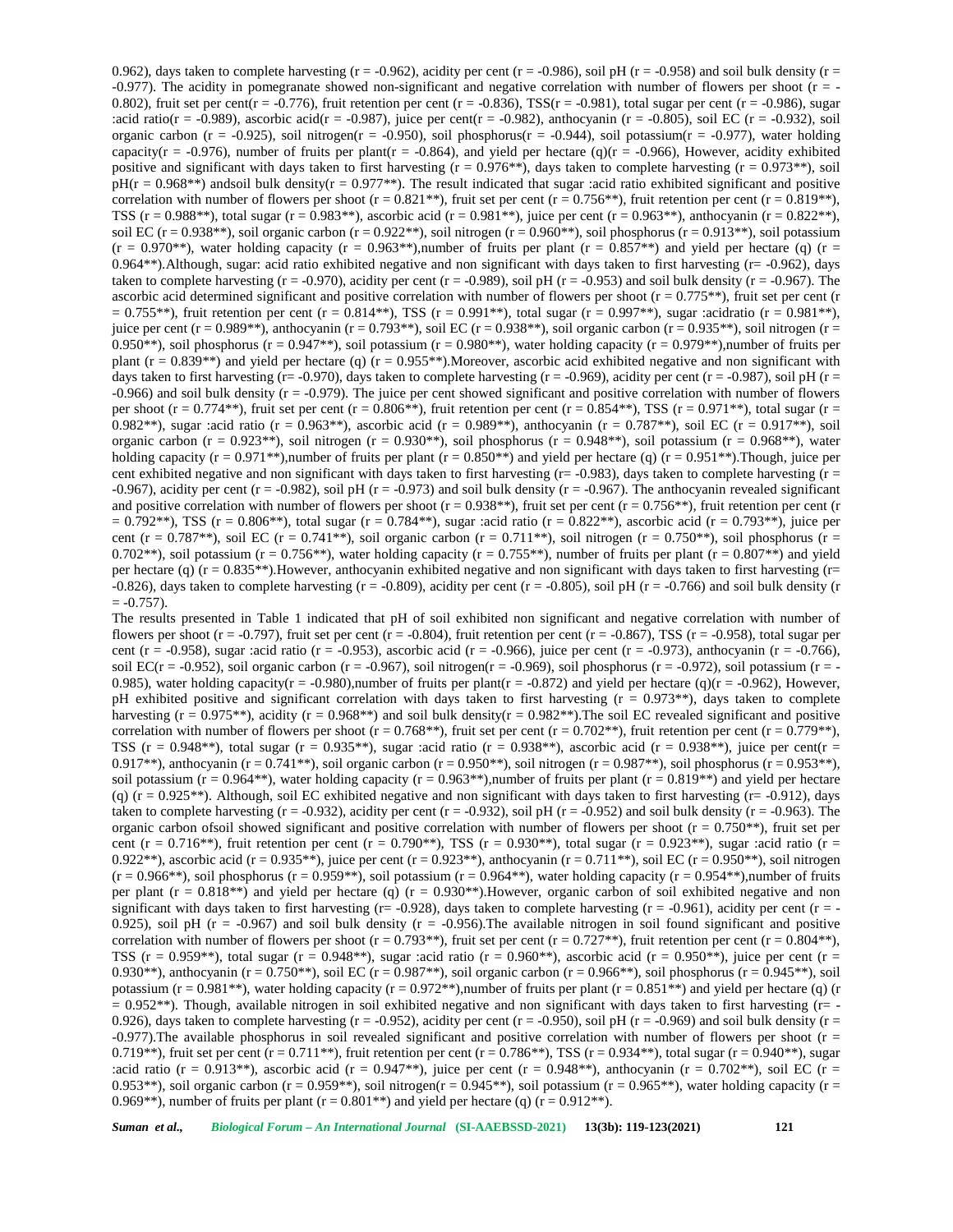| S.No. | -1                 | $\overline{2}$           | 3                 |               | 5                        | 6                  | 7                         | 8                   | 9                  | 10                  | 11                       | 12                       | 13                       | 14                 | 15                              | 16                  | 17                    | 18                     | 19            | 20                       | 21                       | 22                             | 23                  |
|-------|--------------------|--------------------------|-------------------|---------------|--------------------------|--------------------|---------------------------|---------------------|--------------------|---------------------|--------------------------|--------------------------|--------------------------|--------------------|---------------------------------|---------------------|-----------------------|------------------------|---------------|--------------------------|--------------------------|--------------------------------|---------------------|
| 1.    | -1                 | $0.838*$                 | $0.873**$         | $-0.817$      | $-0.814$                 | $0.794*$           | $0.766*$                  | $-0.802$            | $0.821*$           | $0.775*$            | $0.774*$<br>$\star$      | $0.938*$<br>$\star$      | $-0.797$                 | $0.768*$           | $0.750*$                        | $0.793*$            | $0.719*$              | $0.783*$<br>$\star$    | $-0.773$      | $0.771*$                 | 0.899*                   | $0.877*$<br>$\ast$             | $0.877*$<br>$\star$ |
| 2.    | $0.838*$<br>*      | $\mathbf{1}$             | $0.984**$         | $-0.827$      | $-0.782$                 | $0.740*$           | $0.738*$                  | $-0.776$            | $0.756*$           | $0.755*$            | $0.806*$<br>$\ast$       | $0.756*$<br>$\ast$       | $-0.804$                 | $0.702*$           | $0.716*$                        | $0.727*$            | $0.711*$              | $0.753*$<br>宋          | $-0.734$      | $0.742*$                 | $0.925*$                 | $0.861$ <sup>2</sup><br>$\ast$ | $0.861*$<br>$\ast$  |
| 3.    | 0.873*<br>*        | $0.984*$<br>$\star$      |                   | $-0.874$      | $-0.850$                 | $0.807*$<br>米      | $0.800*$<br>*             | $-0.836$            | $0.819*$<br>六      | $0.814*$<br>$\ast$  | $0.854*$<br>$\star$      | $0.792*$<br>$*$          | $-0.867$                 | 0.779*<br>大        | $0.790*$<br>- sk                | $0.804*$<br>- sk    | $0.786*$<br>大         | $0.825*$<br>$\ast$     | $-0.811$      | $0.806*$<br>$\star$      | $0.962*$<br>$\star$      | $0.916*$<br>$-$                | $0.916*$<br>$\ast$  |
| 4.    | $-0.817$           | $-0.827$                 | $-0.874$          | $\mathbf{1}$  | $0.980*$<br>$*$          | $-0.959$           | $-0.962$                  | $0.976*$            | $-0.962$           | -0.970              | $-0.983$                 | $-0.826$                 | $0.973*$                 | $-0.912$           | $-0.928$                        | -0.926              | $-0.940$              | $-0.954$               | $0.952*$      | $-0.955$                 | $-0.855$                 | $-0.953$                       | $-0.953$            |
| 5.    | $-0.814$           | $-0.782$                 | $-0.850$          | $0.980*$      |                          | $-0.970$           | $-0.962$                  | $0.973*$            | $-0.970$           | -0.969              | $-0.967$                 | $-0.809$                 | $0.975*$                 | $-0.932$           | $-0.961$                        | $-0.952$            | $-0.946$              | $-0.968$               | $0.965*$<br>念 | $-0.954$                 | $-0.858$                 | $-0.962$                       | $-0.962$            |
| 6.    | $0.794*$           | $0.740*$<br>$\ast$       | $0.807**$         | $-0.959$      | $-0.970$                 | -1                 | $0.994*$                  | $-0.981$            | $0.988*$           | $0.991*$            | $0.971*$<br>米            | $0.806*$<br>$\ast$       | $-0.958$                 | $0.948*$           | $0.930*$                        | $0.959*$            | $0.934*$              | $0.977*$<br>$\ast$     | $-0.976$      | $0.969*$                 | $0.841*$<br>*            | $0.957*$<br>$\ast$             | $0.957*$<br>$*$     |
| 7.    | $0.766*$<br>*      | $0.738*$<br>宋            | $0.800**$         | $-0.962$      | $-0.962$                 | $0.994*$           | $\mathbf{1}$              | $-0.986$            | $0.983*$<br>宋.     | 0.997<br>$\ast$     | $0.982*$<br>*            | $0.784*$<br>*            | $-0.958$                 | $0.935*$           | $0.923*$<br>$\ast$              | $0.948*$<br>*       | $0.940*$<br>*         | 0.977*<br>$\ast$       | $-0.977$      | $0.974*$                 | $0.832*$<br>*            | $0.950*$<br>*                  | $0.950*$<br>*       |
| 8.    | $-0.802$           | $-0.776$                 | $-0.836$          | $0.976*$<br>念 | $0.973*$<br>$-$          | $-0.981$           | $-0.986$                  | -1                  | $-0.989$           | -0.987              | $-0.982$                 | $-0.805$                 | $0.968*$<br><b>Skitt</b> | $-0.932$           | $-0.925$                        | $-0.950$            | $-0.944$              | $-0.977$               | 0.977*        | $-0.976$                 | $-0.864$                 | $-0.966$                       | $-0.966$            |
| 9.    | 0.821<br>$\approx$ | $0.756*$<br>*            | $0.819**$         | $-0.962$      | $-0.970$                 | 0.988*             | 0.983*<br>宋               | $-0.989$            | $\mathbf{1}$       | 0.981*              | $0.963*$<br>$\ast$       | $0.822*$<br>$\ast$       | $-0.953$                 | 0.938*             | $0.922*$                        | $0.960*$            | $0.913*$              | $0.970*$<br>未          | $-0.967$      | $0.963*$                 | $0.857*$                 | $0.964*$<br>$\ast$             | $0.964*$<br>$\ast$  |
| 10    | $0.775*$<br>$\gg$  | $0.755*$<br>$\ast$       | $0.814**$         | $-0.970$      | $-0.969$                 | $0.991*$<br>-sk    | $0.997*$<br>$\frac{1}{2}$ | $-0.987$            | $0.981*$<br>宋      | -1                  | $0.989*$<br>$\mathbf{R}$ | $0.793*$<br>$\ast$       | $-0.966$                 | $0.938*$<br>念      | $0.935*$<br>$\ast$              | $0.950*$<br>一家      | $0.947*$<br>宗         | $0.980*$<br>$\ast$     | $-0.979$      | $0.979*$<br>*            | $0.839*$<br>-sk          | $0.955*$<br>$\ast$             | $0.955*$<br>$\ast$  |
| 11    | $0.774*$<br>余      | $0.806*$<br>$\ast$       | $0.854**$         | $-0.983$      | $-0.967$                 | $0.971*$           | $0.982*$<br>*             | $-0.982$            | $0.963*$<br>念      | $0.989*$<br>$\star$ |                          | $0.787*$                 | $-0.973$                 | $0.917*$           | $0.923*$<br>$\boldsymbol{\ast}$ | $0.930*$            | $0.948*$              | $0.968*$<br>$\ast$     | $-0.967$      | $0.971*$                 | $0.850*$<br>$\star$      | $0.951*$<br>$\ast$             | $0.951*$<br>$\ast$  |
| 12    | 0.938<br>宗         | $0.756*$<br>$*$          | 0.7927*<br>$\ast$ | $-0.826$      | $-0.809$                 | $0.806*$           | 0.784*<br>*               | $-0.805$            | $0.822*$           | $0.793*$<br>$\ast$  | 0.787*<br>$\ast$         | -1                       | $-0.766$                 | $0.741*$           | $0.711*$<br>$\ast$              | $0.750*$<br>- sk    | $0.702*$<br>$\approx$ | $0.756*$<br>$\ast$     | $-0.757$      | $0.755*$                 | $0.807*$<br>$\star$      | $0.835*$<br>$\ast$             | $0.835*$<br>$\ast$  |
| 13    | $-0.797$           | $-0.804$                 | $-0.867$          | $0.973*$<br>念 | $0.975*$<br>$\mathbf{R}$ | $-0.958$           | $-0.958$                  | $0.968*$            | $-0.953$           | $-0.966$            | $-0.973$                 | $-0.766$                 | -1                       | $-0.952$           | $-0.967$                        | $-0.969$            | $-0.972$              | $-0.985$               | 0.982*        | $-0.980$                 | $-0.872$                 | $-0.962$                       | $-0.962$            |
| 14    | $0.768*$<br>*      | $0.702*$<br>$\ast$       | $0.779**$         | $-0.912$      | $-0.932$                 | $0.948*$<br>$\ast$ | $0.935*$<br>$\ast$        | $-0.932$            | 0.938*<br>米        | $0.938*$            | $0.917*$<br>米            | $0.741*$<br>$\ast$       | $-0.952$                 | $\mathbf{1}$       | $0.950*$<br>$\ast$              | $0.987*$            | $0.953*$              | $0.964*$<br>$\ast$     | $-0.963$      | $0.963*$                 | $0.819*$<br>宋            | $0.925*$<br>$\ast$             | $0.925*$<br>$\ast$  |
| 15    | $0.750*$<br>$\ast$ | $0.716*$<br>$\ast$       | $0.790**$         | $-0.928$      | $-0.961$                 | $0.930*$<br>$\ast$ | $0.923*$<br>米             | $-0.925$            | $0.922*$<br>米      | $0.935*$            | $0.923*$<br>$\ast$       | $0.711*$<br>$\ast$       | $-0.967$                 | $0.950*$<br>$\ast$ | -1                              | $0.966*$<br>$\cdot$ | $0.959*$<br>米         | $0.964*$<br>米          | $-0.956$      | $0.954*$<br>$\ast$       | $0.818*$<br>$\ast$       | $0.930*$<br>$\ast$             | $0.930*$<br>$\ast$  |
| -16   | $0.793*$<br>*      | $0.727*$<br>$\ast$       | $0.804**$         | $-0.926$      | $-0.952$                 | $0.959*$           | $0.948*$<br>*             | $-0.950$            | $0.960*$<br>念      | $0.950*$<br>$\ast$  | $0.930*$<br>$\ast$       | $0.750*$<br>$\ast$       | $-0.969$                 | $0.987*$<br>念      | $0.966*$<br>$\ast$              |                     | $0.945*$              | $0.981*$<br>*          | $-0.977$      | $0.972*$<br>*            | $0.851*$<br>*            | $0.952*$<br>$\ast$             | $0.952*$<br>$\ast$  |
| 17    | $0.719*$<br>余      | $0.711*$<br>$\mathbf{x}$ | $0.786**$         | $-0.940$      | $-0.946$                 | $0.934*$           | $0.940*$<br>念             | $-0.944$            | $0.913*$<br>*      | $0.947*$            | $0.948*$<br>$\star$      | $0.702*$<br>$\star$      | $-0.972$                 | $0.953*$           | $0.959*$                        | $0.945*$            | $\mathbf{1}$          | $0.965*$<br><b>Ski</b> | $-0.970$      | $0.969*$                 | $0.801*$                 | $0.912*$<br>$\ast$             | $0.912*$<br>$\ast$  |
| 18    | $0.783*$<br>念      | $0.753*$<br>$\mathbf{x}$ | $0.825**$         | $-0.954$      | $-0.968$                 | 0.977*<br>$\ast$   | $0.977*$<br>米             | $-0.977$            | $0.970*$<br>米      | 0.980               | $0.968*$<br>$\star$      | $0.756*$<br>$\mathbf{R}$ | $-0.985$                 | $0.964*$           | $0.964*$<br>$\mathbf{R}$        | $0.981*$<br>- sk    | $0.965*$<br>$\approx$ | $\mathbf{1}$           | $-0.997$      | $0.992*$<br>$\mathbf{x}$ | $0.868*$<br>$\star$      | $0.968*$<br>$\ast$             | $0.968*$<br>$\ast$  |
| -19   | $-0.773$           | $-0.734$                 | $-0.811$          | $0.952*$<br>念 | $0.965*$<br>$\mathbf{x}$ | $-0.976$           | $-0.977$                  | $0.977*$<br>$\star$ | $-0.967$           | -0.979              | $-0.967$                 | $-0.757$                 | $0.982*$<br>$\star$      | $-0.963$           | $-0.956$                        | $-0.977$            | $-0.970$              | $-0.997$               | -1            | $-0.992$                 | $-0.855$                 | $-0.960$                       | $-0.960$            |
| 20    | 0.771<br>宗         | $0.742*$<br>$\ast$       | $0.806**$         | $-0.955$      | $-0.954$                 | $0.969*$           | $0.974*$<br>$\pm$         | $-0.976$            | $0.963*$           | $0.979*$<br>$\ast$  | $0.971*$<br>$\ast$       | $0.755*$<br>$\ast$       | $-0.980$                 | $0.963*$           | $0.954*$<br>$\ast$              | $0.972*$<br>*       | $0.969*$              | $0.992*$<br>$\ast$     | $-0.992$      | $\mathbf{1}$             | $0.844*$                 | $0.952*$<br>*                  | $0.952*$<br>$\ast$  |
| 21    | 0.899*<br>*        | $0.925*$<br>$\ast$       | $0.962**$         | $-0.855$      | $-0.858$                 | $0.841*$<br>*      | $0.832*$<br>$\gg$         | $-0.864$            | $0.857*$<br>$\ast$ | $0.839*$<br>$\ast$  | $0.850*$<br>$\ast$       | 0.807*<br>$\ast$         | $-0.872$                 | $0.819*$<br>米      | $0.818*$<br>$\ast$              | $0.851*$<br>- sk    | $0.801*$<br>*         | 0.868*<br>$\gg$        | $-0.855$      | $0.844*$<br>$\ast$       |                          | $0.954*$<br>$\ast$             | $0.954*$<br>$\ast$  |
| 22    | 0.877<br>$\ast$    | $0.861*$<br>$\ast$       | $0.916**$         | $-0.953$      | $-0.962$                 | $0.957*$           | $0.950*$<br>$\pm$         | $-0.966$            | $0.964*$           | $0.955*$            | $0.951*$<br>$\ast$       | $0.835*$<br>$\ast$       | $-0.962$                 | $0.925*$           | $0.930*$<br>$\star$             | $0.952*$            | $0.912*$              | $0.968*$<br>$\ast$     | $-0.960$      | $0.952*$<br>$\ast$       | $0.954*$<br>$\mathbf{x}$ | -1                             | $1.000*$            |
| 23    | 0.877<br>*         | $0.861*$<br>$\ast$       | $0.916**$         | $-0.953$      | $-0.962$                 | $0.957*$<br>*      | $0.950*$<br>零             | $-0.966$            | $0.964*$<br>宋.     | $0.955*$<br>$\ast$  | $0.951*$<br>$\ast$       | $0.835*$<br>*            | $-0.962$                 | $0.925*$<br>$\pm$  | $0.930*$<br>$\ast$              | $0.952*$<br>*       | $0.912*$<br>米         | $0.968*$<br>$\ast$     | $-0.960$      | $0.952*$<br>宋            | $0.954*$<br>*            | $0.954*$<br>$\ast$             |                     |

**Table 1: Correlation amongst flowering-fruiting, yield, quality and soil parameters of pomegranate in response to plant growth regulators and fertigation.**

\* Correlation is significant at the 5 % level of significance, \*\* Correlation is significant at the 1% level of significance; 1. Number of flowers per shoot2. Fruit set per cent 3. Fruit retention per cent 4. Days taken to first harvesting 5. Days taken to complete harvesting 6. TSS 7. Total sugar per cent 8. Acidity per cent 9. Sugar acid ratio 10. Ascorbic acid 11. Juice per cent 12. Anthocyanin 13. Soil pH 14. Soil EC 15. Soil organic carbon 16. Soil nitrogen per cent 17. Soil phosphorus per cent 18. Soil potassium per cent 19. Soil bulk density 20. Water holding capacity 21. Number of fruits per plant 22. Yield per plant (kg) 23. Yield per hectare (q)